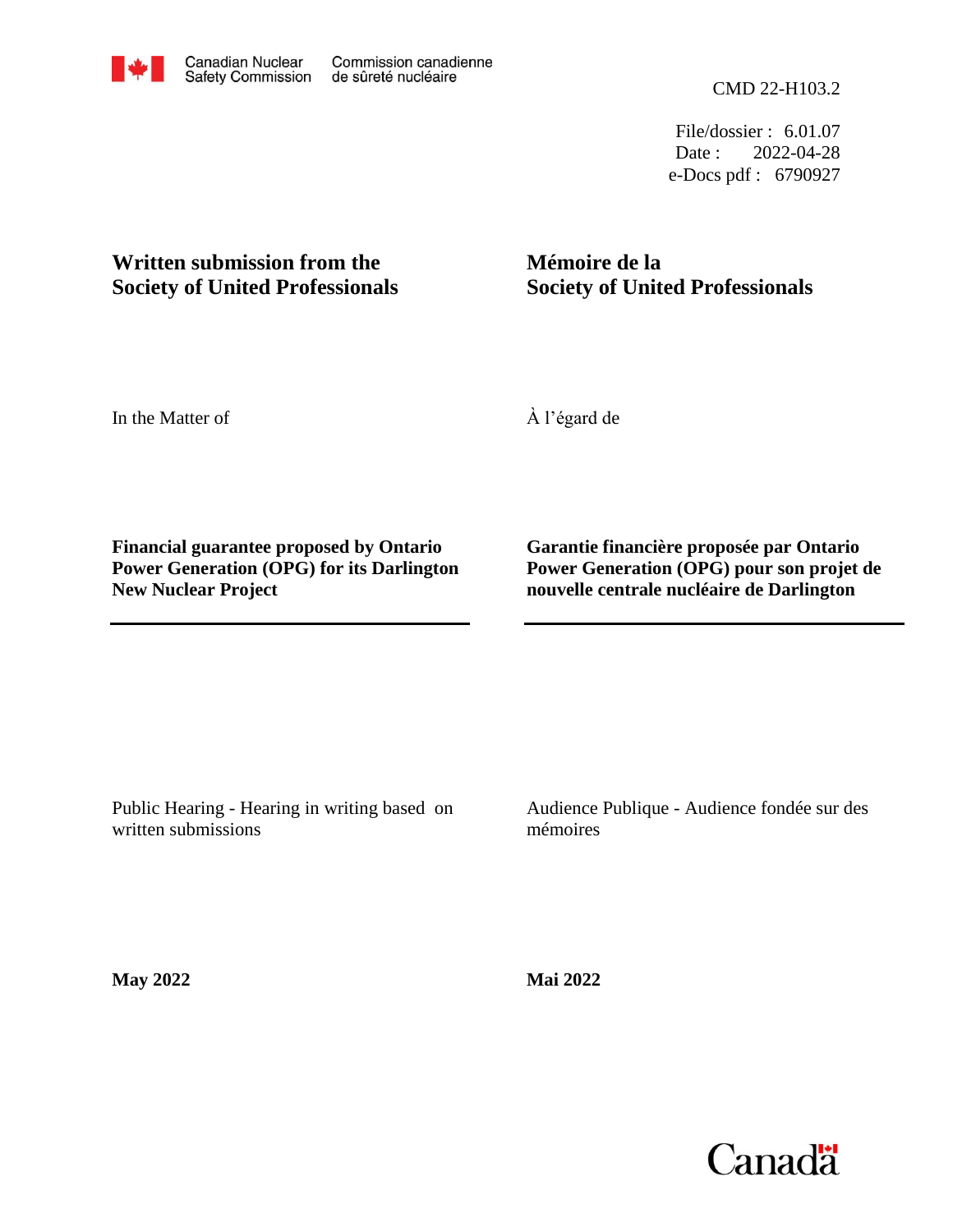# SOCIETY of<br>UNITED PROFESSIONALS IFPTE 160

FINANCIAL GUARANTEE FOR ONTARIO POWER GENERATION DARLINGTON NEW NUCLEAR PROJECT POWER REACTOR SITE PREPARATION

S UBMITTED TO C ANADIAN NUCLEAR SAFETY COMMISSION BY THE SOCIETY OF UNITED PROFESSIONALS

APRIL 28 , 2022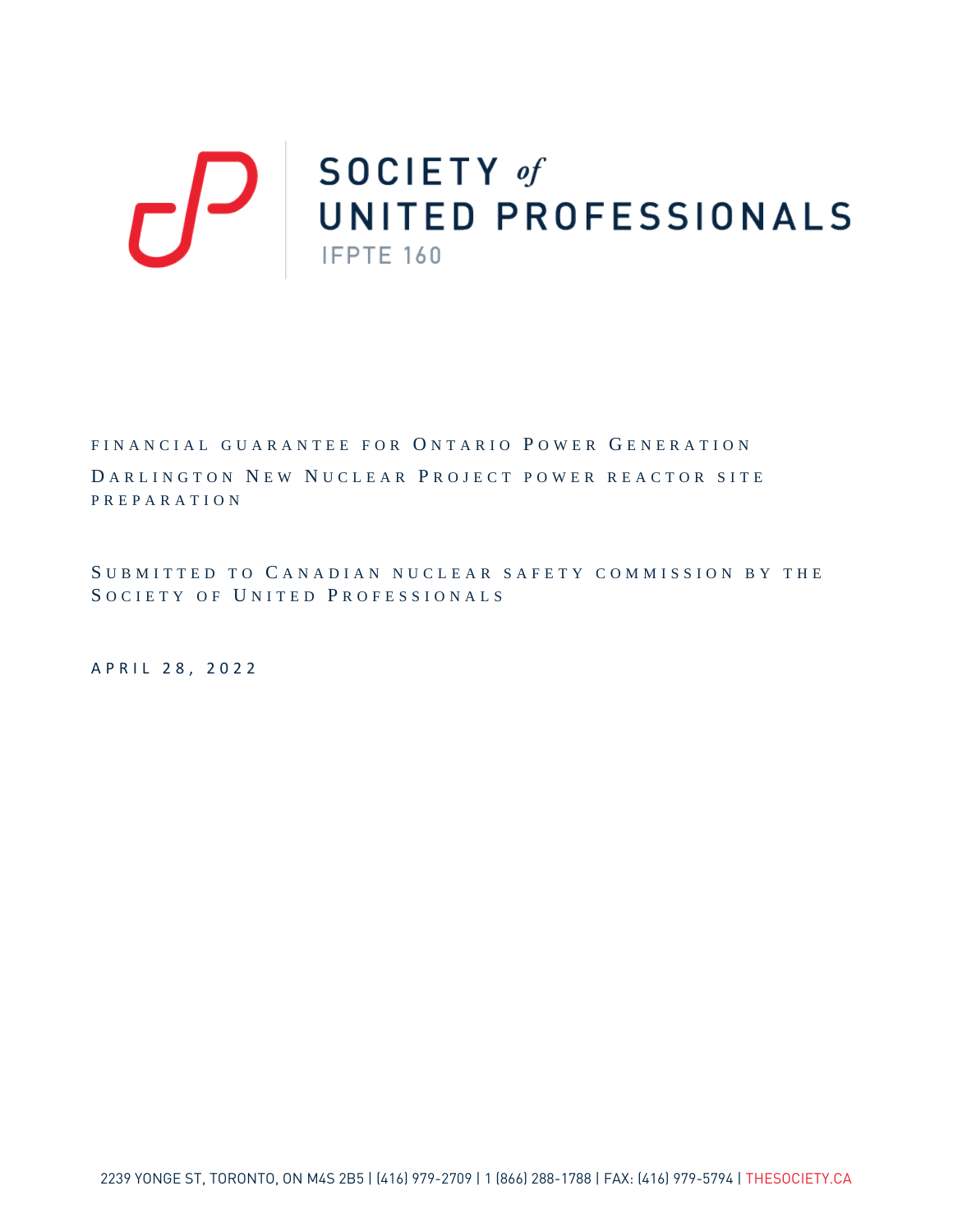The Society of United Professionals appreciates the opportunity to comment on Ontario Power Generation's proposed Financial Guarantee in accordance with License Condition G.5 of its licence for the Darlington New Nuclear Project (PRSL 18.00/2031).

### **Background**

The Society of United Professionals ("Society") represents more than 8,900 engineers, scientists, supervisors, lawyers and other professionals mostly concentrated in Ontario's energy and legal sectors. The Society has represented professional workers since 1944.

The Society represents employees who work for Ontario Power Generation, Hydro One, Bruce Power, Independent Electricity System Operator, Legal Aid Ontario, Toronto Hydro, Electrical Safety Authority, Technical Standards and Safety Authority, Ontario Energy Board, National Judicial Institute, and Chinese and Southeast Asian Legal Clinic.

Society members work in every aspect of the electricity industry. They are involved in generation, transmission and distribution of electricity, management of the electricity system and market, and regulation and enforcement of standards. They are employed as first-line managers and supervisors, professional engineers, scientists, information systems professionals, economists, auditors and accountants, as well as serving in many other professional, administrative, and associated occupations.

The Society's members are knowledge workers who take great pride in exercising their civic, social, and professional responsibilities. As a union, the Society stands behind our members' professionalism, integrity, and commitment to excellence in all areas, particularly workplace safety, public health, and environmental sustainability.

Society members' expertise was acknowledged in Ontario's 2017 Long Term Energy Plan wherein it was stated:

For more than four decades, Ontario's electricity sector labour unions have been key partners in Ontario's nuclear industry. Today, Power Workers' Union and Society of Energy Professionals [as the Society of United Professionals was known at the time] together represent more than 23,000 employees in Ontario's electricity system, including our nuclear plants and supply chain companies. OPG and Bruce Power will continue to rely on their skills and expertise to refurbish our nuclear fleet and ensure safe operation for decades to come.

#### **Approach**

As a union representing experts in the nuclear industry and as intervenors in previous hearings on the Darlington New Nuclear Project (including the Joint review panel (JRP): Darlington New Nuclear Power Plant (2011) and OPGs Application to renew the nuclear power reactor site preparation licence for the Darlington New Nuclear Project - CMD 21-H4.31A) in (2021)) the Society welcomes the opportunity to comment on the proposed Financial Guarantee.

The Society's comments contained in this intervention were based on OPGs obligation to provide adequate funds to decommission the activities authorized in licence PRSL 18.00/2031 should the project be cancelled during the site preparation stage. License activities include: construction of site access control measures; clearing and grubbing of vegetation; grading and leveling of the site; installation of services and utilities; construction of administrative and support buildings inside the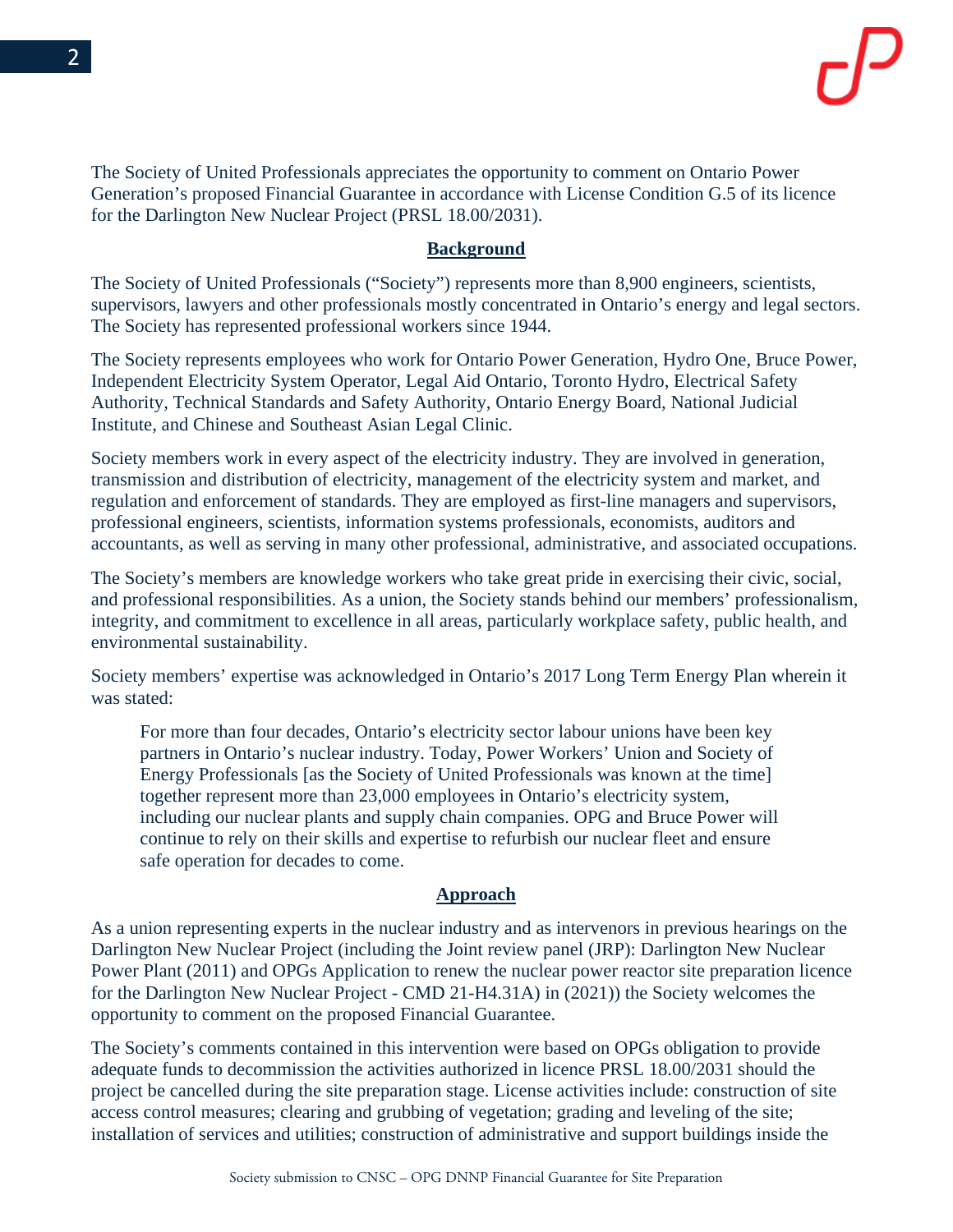future protected area; construction of environmental monitoring and mitigation systems; and, construction of flood protection and erosion control measures.

Upon request, OPG provided the Society with its Darlington New Nuclear Project Site Preparation Preliminary Decommissioning Plan (NK054-PLAN-00960-00005-R000, Nov. 2021) (PDP) wherein it indicated that the safe-stated and decommissioned site would be capable of supporting non-licensed industrial use (for the benefit of the Darlington Nuclear Generating Station site or other OPG uses). The PDP establishes the basis from which the cost of safe-stating and decommissioning is calculated.

The Society's intervention in June 2021 (OPGs Application to renew the nuclear power reactor site preparation licence for the Darlington New Nuclear Project - CMD 21-H4.31A) highlighted areas of interest including those of Indigenous Consultation, Environmental Risks, Nuclear & Conventional Safety, Public Safety / Nuclear Security, Radiation Protection & Emergency Preparedness. These areas of interest were examined in the PDP with a view to identifying the adequacy of the proposed abatement measures.

The Society makes the following observations.

# **Observations**

#### Environmental Risks

The Environmental Assessment for the licence to Prepare Site for Future Construction of OPG New Nuclear at Darlington found that the project was unlikely to have significant adverse effects provided that adequate mitigation measures were put in place. These measures to protect the environment and species at risk are being tracked by regulatory commitments. It expected that OPGs Offset and Mitigation Plan would protect species at risk and wildlife inhabiting the site during the decommissioning phase.

Although chemical hazards may be present, these would be limited to the site preparation and upon decommissioning industrial fluids would be removed as the site is restored. Given that there are no nuclear substances used during site preparation no nuclear waste is expected to be generated. Efforts to reseed the decommissioned site will protect against the erosive effects of rain and wind.

#### Nuclear & Conventional Safety

The PDP considered potential hazards arising from industrial and construction activities, biological sources, motor vehicle accidents and inclement weather. These hazards will be eliminated or controlled using the Darlington New Nuclear Project Occupational Health and Safety Plan. Contractors performing engineering, procurement and construction (EPC) work for the purposes of safe-stating and decommissioning will be required to apply these standards.

Public Safety / Nuclear Security